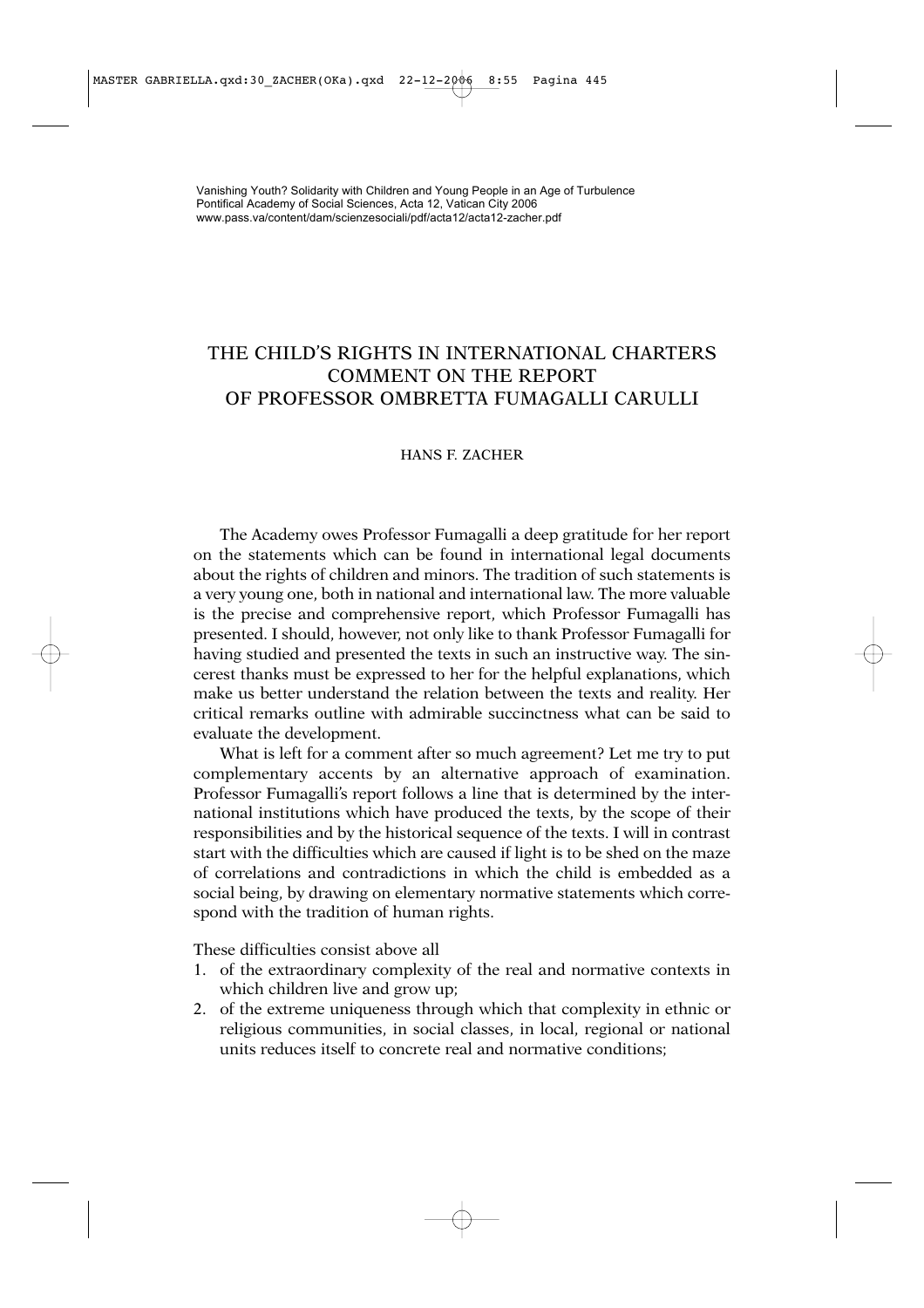- 3. of the maximum diversity and instability of the individual situations and developments which occur in spite or on account of these ethnic, religious, social, local, regional or national specifications;
- 4. of the fractures, which may result at any time if the borders separating those communities, classes, regions etc. from each other, are crossed, a fact which, however, especially comes true if children, parents, families or comparable groups cross national borders together or separately. The growing transnationality of human life gives that aspect special topicality.

## AD 1) FIRST THE COMPLEXITY OF THE REAL AND NORMATIVE CONTEXTS IN WHICH CHILDREN LIVE AND GROW UP SHALL BE DEALT WITH

– Let us start with the rights of the *child*. At the very beginning there is the simple right to be: the right to life. But there is also the difference between what that right means for the time before birth and what it means after birth. On the other hand, at the end of childhood there should be the young adult who is able to exercise all the rights men enjoy, in a self-determinated way. From the very beginning, the right to life is accompanied by the right to equality: the right not to be disadvantaged, not to be discriminated. From birth on, a child may also enjoy property rights, which may be exercised by the parents or by guardians. Other rights, however, grow along with the young life. While the child becomes older they change. There is, on the one hand, the right to be fostered, to be looked after, to be cared for, to be provided with goods, but also to be protected from damage. From the very beginning, childhood also embraces the right to education. As time goes by, this right differentiates, and thus some branches – especially when schools are involved – go independent ways. On the other hand there are the freedoms. They start with the naïve freedoms to experience the environment and to play. But behind them grow those freedoms which also adults enjoy. For quite a while the freedoms and the right to education penetrate each other. But then this combination ceases. Freedoms and education go independent ways. Together with the growth of rights the child's duties start to grow as well. The child has to adjust itself to the process of its own development. It has to contribute to this process. It has to learn to be responsible. All this because otherwise, as a rule, the process of its development cannot take place or the success of the process will at least suffer. And finally because learning freedom without learning duties and responsibility is futile.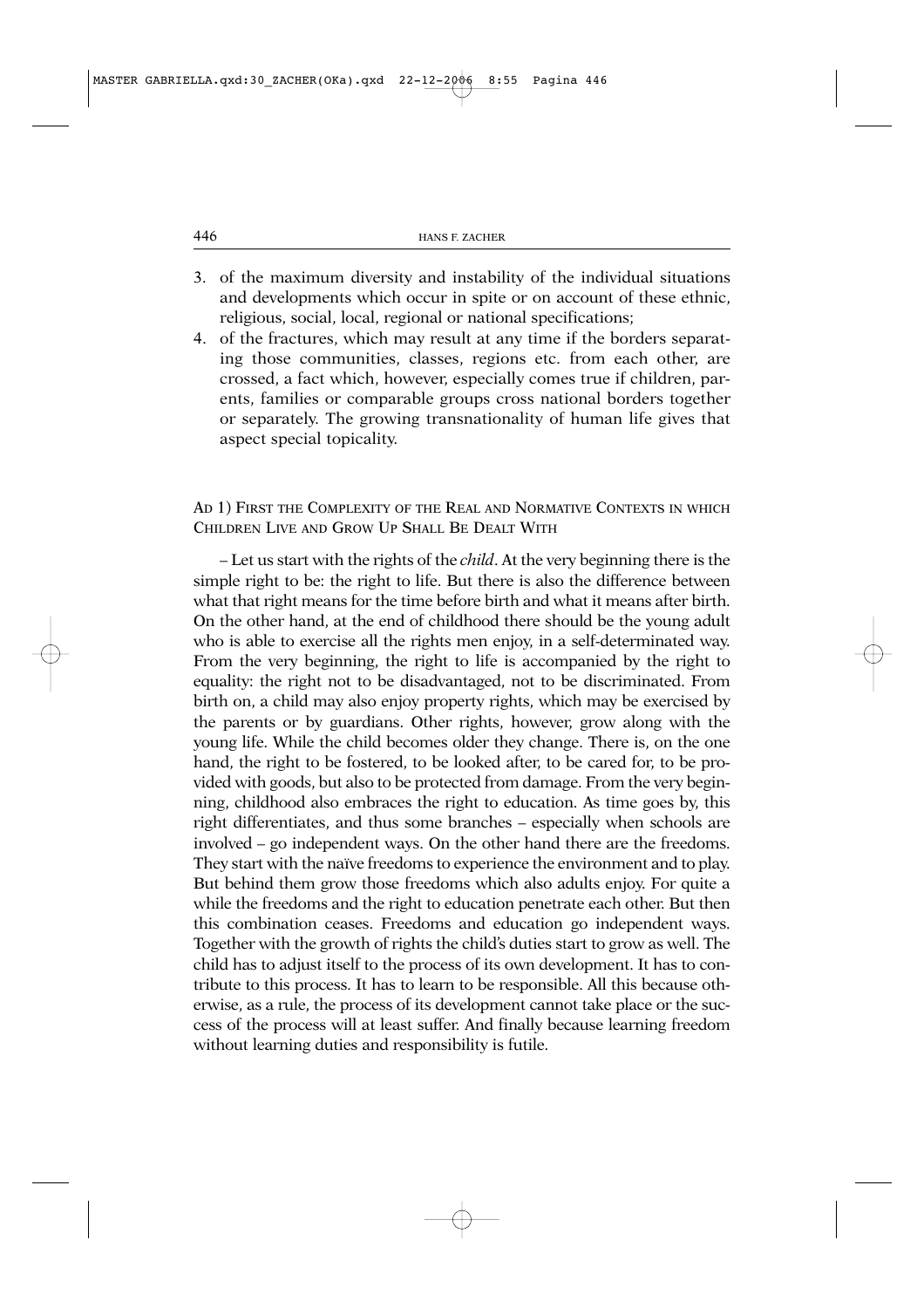– *Parents* are regarded the natural party opposite. They are primarily responsible for the mentioned process regarding the being and the development of their child or their children. But that is as true as it is much too simple. That one man and one woman are the common parents to one or more children does not necessarily mean that both of them experience the relationship in the same way and that they are unanimous in implementing it. Before birth there is the strongest evidence for that. But after birth it is valid in the same way. In spite of their common relationship with one or more children each of the parents is an individual person, has individual rights and interests, has individual ideas of values, individual opinions and emotions, and each of them has an own rationality. The possibility of a patriarchal (or also a matriarchal) order of parenthood does not make things overcome. In contrary: it underlines that father and mother are different.

That parents live upon their own rights is also valid for the relationship between parents and children. Parents can only bear responsibility for their child's process of being and development if and to the extent to which they develop their personality. In the context of rights that means: because they are subjects of own rights and because they materialise those rights. In doing so they are *by no means only* parents. They live their lives. And their rights constitute their free play. Their being parents and their being themselves are complementary. But not only that. Their being parents and their being themselves also exist in a relationship of competition, of rivalry, and of conflict. That is all the more valid as parent's rights and parent's duties cannot be separated from one another.

– Parents and children are not isolated. Men live in societies and in states. Thus also childhood and adolescence as well as parenthood take place in the full context of society and state. And that should be that way. Childhood and adolescence does not mean to form the young person only according to the measure of the parents. The meaning of childhood and adolescence is to enable the human being together with others to lead an autonomous life in the context of society and state. But that again means to approach another field of manifold complexity.

Society and state complement the relationship between parents and children in *individual cases* if the relationship suffers from *concrete deficits*. Important examples are the assistance to overstrained parents, the protection of children against degradation or abuse, the committing of children to foster families or homes, the guardianship after parents having died.

Society and state complement the parent-child relationship, however, also in a *general* way: if there is a reason to *generally presume* that the *com-*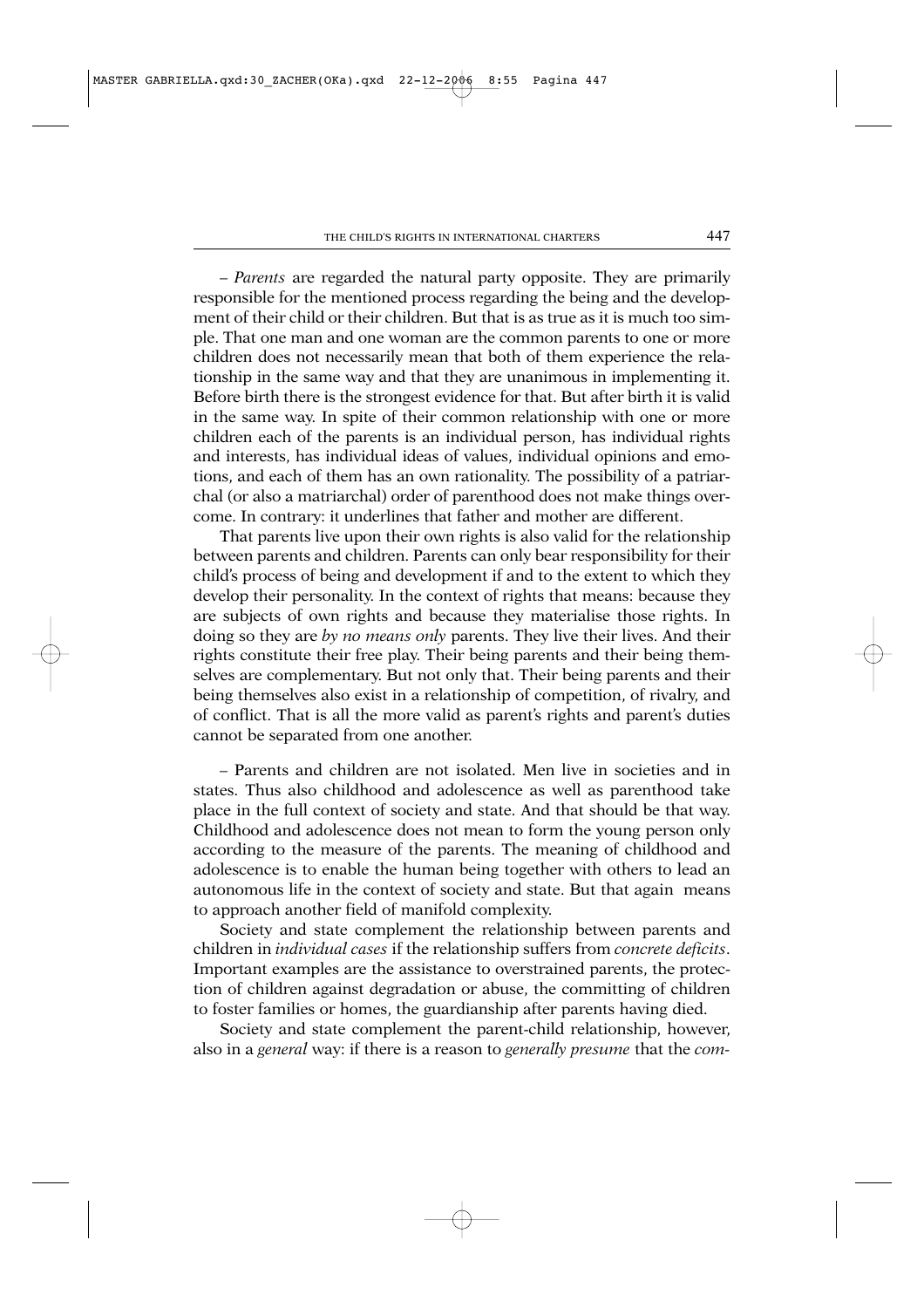*petence and/or the efficiency of the parents* will not suffice to enable the young person to lead an autonomous life together with others in the context of society and state. The prime example is the school system. Other examples are institutions caring for children or adolescents and also youth organisations themselves. Various constellations between harmony and conflict can be observed. Offers of the mentioned type, as a rule, feature a certain value-orientation. These value-orientations may coincide with the parents' ones. They can correspond to the adolescents' ones, which is especially relevant to adolescents whose responsibility is approaching majority. The bodies running the institutions or services can try to avoid contact with the orientation of the parents or the adolescents, be neutral. But they may also combat the parent's or the adolescent's orientations, and suppress them. And not rarely it is the government who compels them to do so. In all those situations measures are necessary to distinguish the permissible from the inadmissible. Value-orientations generally have a background within fundamental rights. That deserves recognition and respect. But also an excessive affirmation may become a problem if it suffocates the understanding that others are different, hence pluralism.

Even much more diverse are the problems coming from the many *coeducators* that accompany and influence the development of children and adolescents beyond all the offers provided by special institutions. The multiplicity of those influences is immense. There are the mass media having a public mandate or working for commercial reasons. There are influences aiming at others and others to adopt a certain lifestyle, a certain behaviour, a certain opinion, certain convictions. Other influences simply act on the assumption that others are as they are and do what they do: that they present their commercial offers, practise the arts, practise their religion, spend their leisure time, buy, consume, enjoy themselves etc. There are influences exerted by children on children, by young people on young people, by masses on individuals, by individuals on individuals. That chaos of 'coeducation' has its causes. It corresponds to the freedoms out of which society lives. And that children and young people experience those 'co-educators' belongs essentially to them getting used to society and state. But, no doubt, there are also influences they should be protected from. Where should the limits be drawn? Once more: nothing here is simple. The international documents on the child's rights have touched that question least of all.

Behind all that there is the pitiless rule that society and state decide on the political, economic and cultural standards within which children grow up and parents bring them up. The microcosm of the parent-child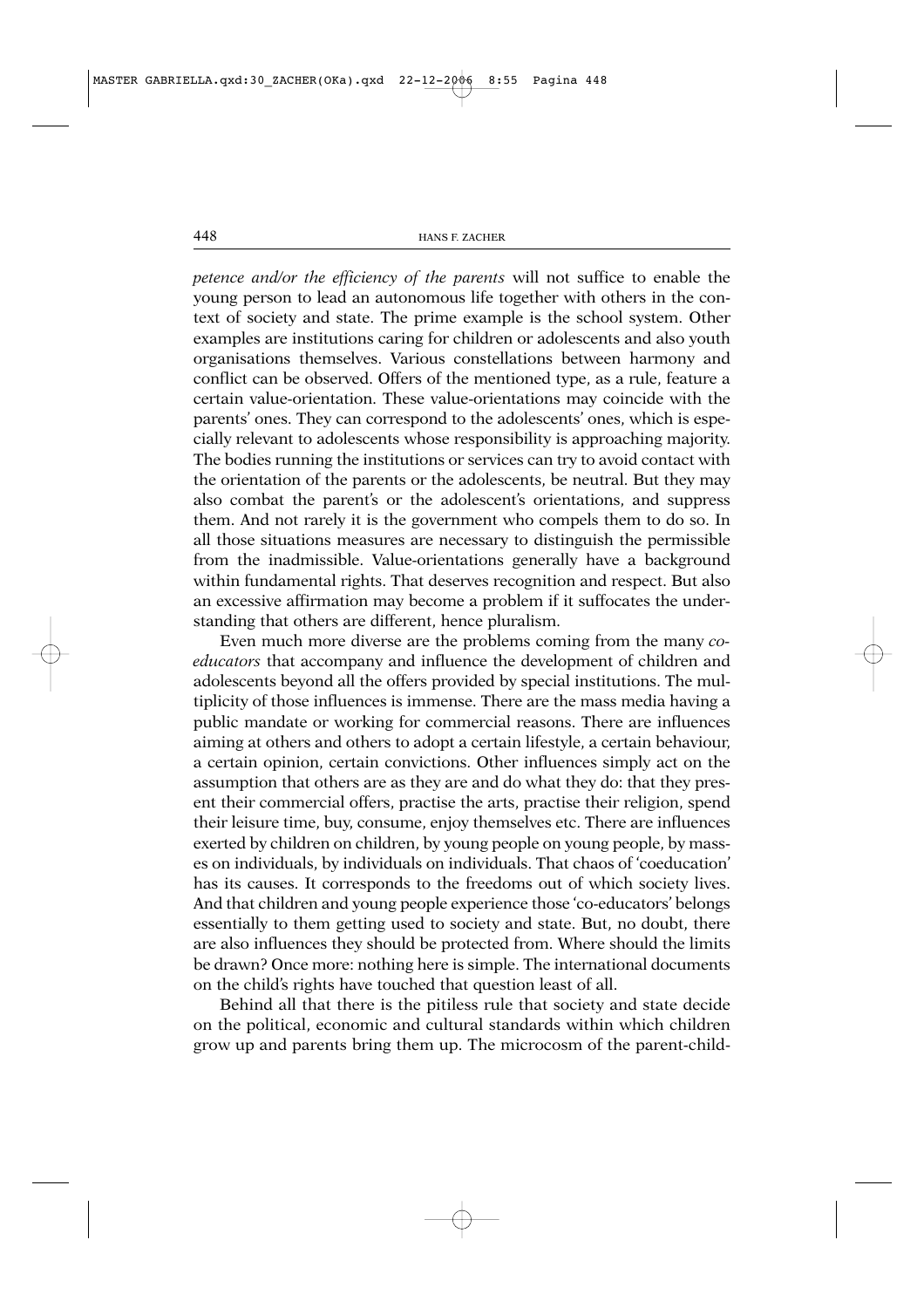family is only able to get rid of those bonds within narrow limits. Also the relevance of political or legal concepts with respect to the status and relationship of children, parents or families depends on those conditions. All elementary statements written in national constitutions or international documents on the rights of children, parents or families therefore are to be understood with the reservation of that relativity. Rights that may be reasonable under certain conditions may be ridiculous under others. Sometimes these statements miss the bare essentials. And often enough they are to no avail.

At the beginning I mentioned some further parameters of the problems. To keep to the limits of a comment, I will refer to them by some catchwords.

AD 2) MY SECOND POINT WAS: THE EXTREME UNIQUENESS THROUGH WHICH THAT COMPLEXITY IN ETHNIC OR RELIGIOUS COMMUNITIES, IN SOCIAL CLASSES, IN LOCAL, REGIONAL OR NATIONAL UNITS REDUCES ITSELF TO CONCRETE REAL AND NORMATIVE CONDITIONS

For instance if the relationship between parents and children is overgrown by the structures and the norms of an enlarged family whose claim to power eclipses the immediate and primary relation the child has with its parents. Or if the comprehensive social ideology of an ethnic or religious majority suppresses the multiplicity of options to design the relation between parents and children, and locks the way into an open society for the children.

Perceived by their authors or not, elementary statements in the tradition of human rights, as a rule, presuppose matters of course, which they don't articulate. At least, less important presuppositions are renounced in favour of the articulation of more important ones. Thus these elementary statements are incomplete regulations. In the national context the risk of this technique is limited. If the course of history shows that an additional clarification of the content is necessary, this can be done by the amendment of the constitution, by the decisions of a court or by a practice based on consensus. Universal documents, however, run a much higher risk. Universal – legal, political or social – norms being able to complement the explicit statement, are frequently missing. Thus they are dependent on particular – legal, political or social – norms to be complemented. This way, however, the critical function often gets lost which the universal statement should have compared to the particular conditions.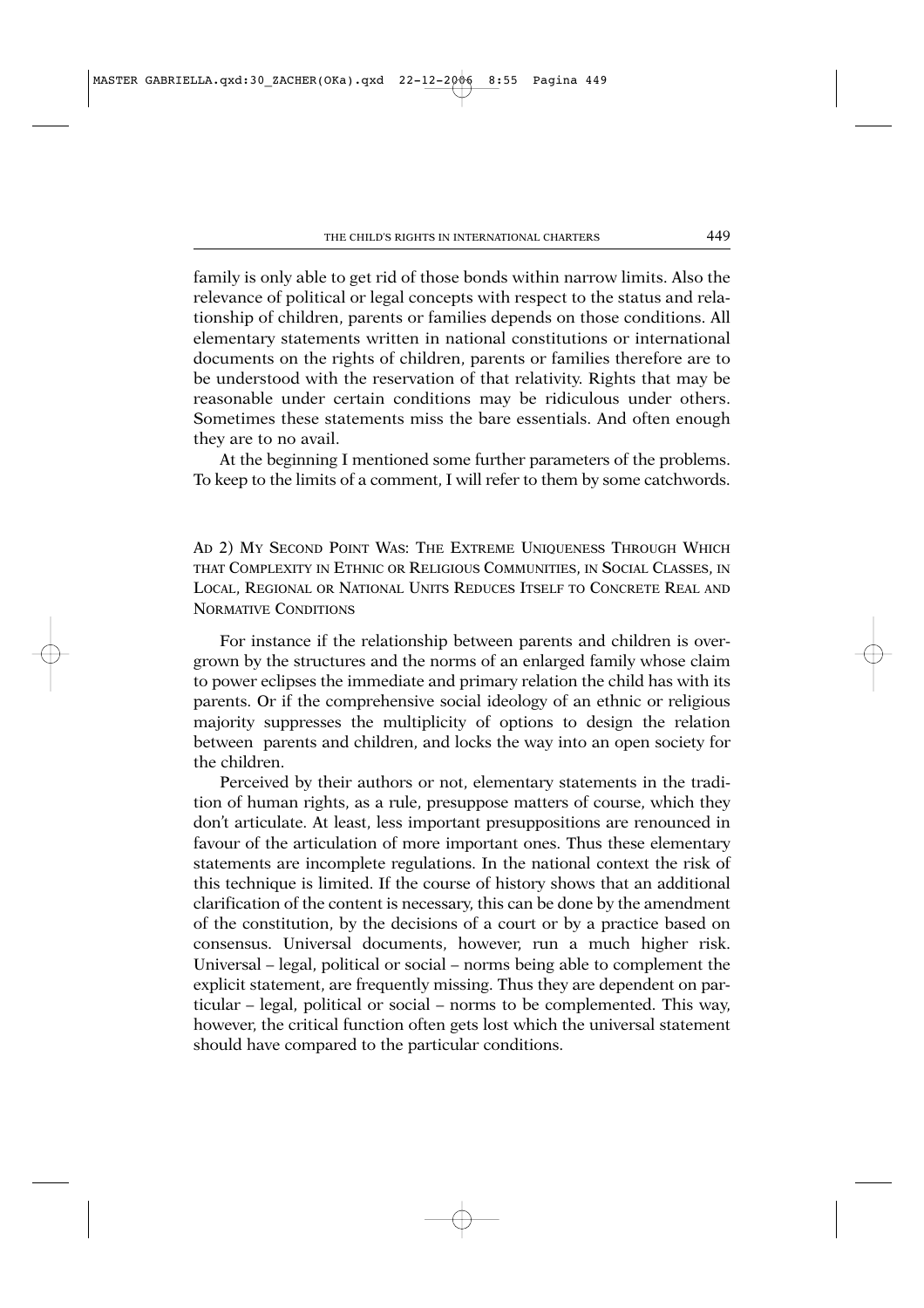AD 3) MY THIRD POINT WAS: THE MAXIMUM DIVERSITY AND INSTABILITY OF THE INDIVIDUAL SITUATIONS AND DEVELOPMENTS WHICH OCCUR IN SPITE OR ON ACCOUNT OF THE ETHNIC, RELIGIOUS, SOCIAL, LOCAL, REGIONAL OR NATIONAL **SPECIFICATIONS** 

Examples are the frequency of developments and events making the connection between wedlock and family dissolve, and the social practise of patchwork-families in western countries.

Children's rights and parent's rights correspond to each other in a special way if two parents, who are married raise and educate their common children in a permanent community. This precondition was always put at risk: by the death of father or mother or both parents; or by the possibility, that a mother gives birth to a child whose father is not her husband. Meanwhile, however, the constellations as to how parent-child relations may be designed have multiplied, as well as the reasons for leaving the traditional patterns of life. One of the consequences is that the composition of parent-child communities as well as the design of parent-child relations outside of such a community become more and more 'handmade' by the intervention of an authority. That way, also the measure of 'the child's best interest' has acquired more and more importance. In the context of the traditional family the presumption was that the use of the parent's right is in accordance with 'the child's best interest'. That was the rule. The explicit application of the measure of 'the child's best interest' was the exception. Today not rarely an open circle of persons (parents, fathers and mothers; husbands and spouses or other partners of father or mother; foster parents, relatives etc.) discusses the 'child's best interest', and a final decision lies with the authorities whereas the implementation [very often] lies with the persons who are not the parents. Whereas in many parts of the world – because of poverty, underdevelopment, exploitation, oppression, prejudices etc. – the 'child's best interest' is extremely neglected, in other parts many parents (in any case: too many) have lost the energy and the determination to do justice to the 'child's best interest' in spite of a relative prosperity. In a very peculiar way the apparently natural basic rule of the 'child's best interest' thus shows an extreme ambiguity.